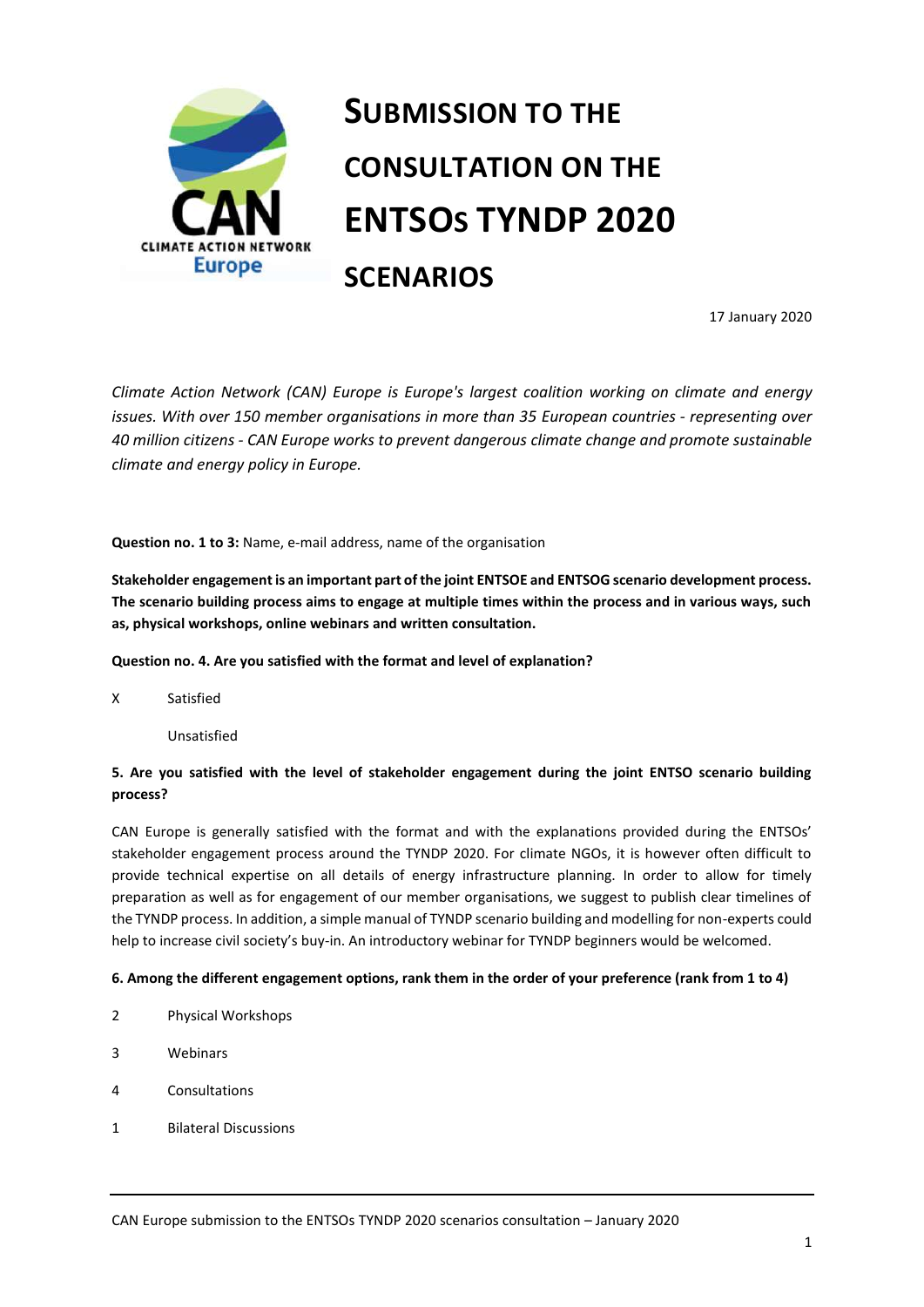### **7. Are you satisfied with the format and the level of explanation provided in the Scenario Main Report?**

X Unsatisfied

No opinion

Satisfied

While the document is very accessible and well-structured, comparison with other scenarios is sometimes difficult as installed capacities and electricity generation from different energy sources is not disclosed in detail. It would be good to explain what is the specific gas demand and what are the different sources of fossil and nonfossil gas supply in electricity, industry, residential, tertiary and transport sectors. Given the confusion about terms such as "decarbonised gas", "green gas" etc., we suggest to add clear terminology and definitions. The electrification benchmark is illustrative. It however is not fully evident which direct and/or indirect uses of electricity contribute to the benchmark that indicates the level of electrification.

## **8. Are you satisfied with the format and the level of explanation provided in the Methodology Report?**

X Unsatisfied

No opinion

Satisfied

CAN Europe would welcome more transparency with regards to the cost assumptions of biogas, biomethane, so-called decarbonised gases and power-to-gas technologies. We miss an overview of the different solid, gaseous and liquid bioenergy carriers as well as a broader explanation of the import rationale for different gases. Given that CCS plays a very important role in view of the scenarios' alignment to the carbon budget, feasibility and market introduction of this technology should be assessed more in detail. Knowing that the TYNDP modelling includes detailed assumptions on demand profiles, it would be good to publish data on energy efficiency gains in the different sectors.

# **9. Are you satisfied with the format and the level of information provided in the Visualisation Platform/Data set?**

Unsatisfied No opinion X Satisfied

CAN Europe welcomes this new platform as a helpful tool. Ideally, technology-specific figures and the national level would be added. CAN Europe generally advocates for covering all data related to EU energy infrastructure planning with an open data license to make data available for free re-use for all stakeholders.

# **10. The ENTSOs scenarios are built to be compliant with EU-28 2030 and 2050 targets as a minimum standard. Do you agree that ENTSO scenario should be built with a minimum standard?**

X Yes

Neutral

No

## **If no, please comment why.**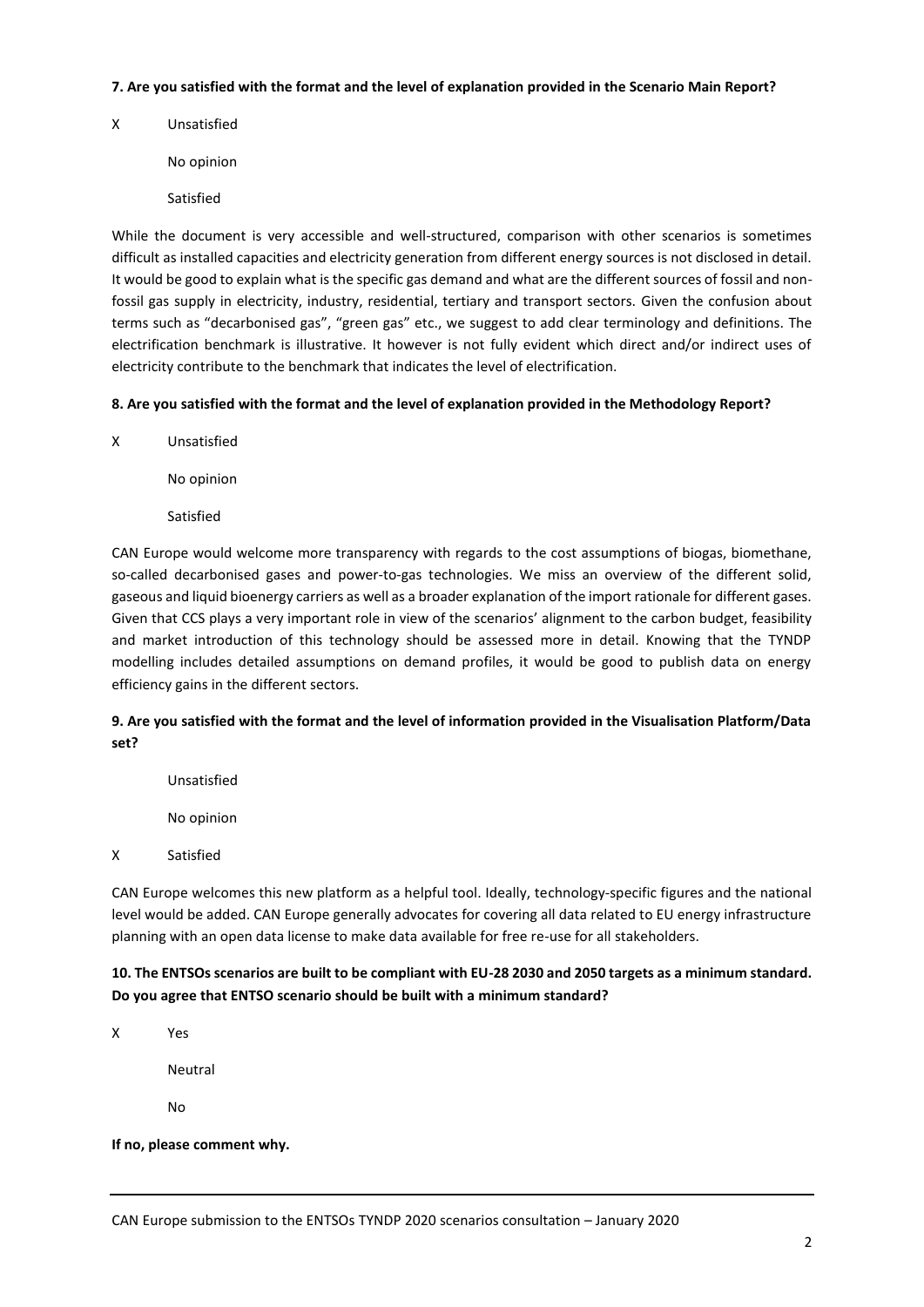#### **Minimum standard comment**

In order to avoid any contradictions with EU and Member States' policies, energy infrastructure planning obviously needs not only to integrate the current minimum targets but also to anticipate the necessary increase in ambition levels towards the 1.5°C target of the Paris Agreement.

**11. The ENTSOs introduced National Trends as the central policy scenario. National Trends is aligned with the draft member state National Energy Climate Plans (NECPs). Do you agree that member state NECPs should be used to develop National Trends?**

X Yes

Neutral

No

**12. Do you agree that the scenarios are consistent with their respective storyline central matrix?**

Yes

No opinion

X No

## **If no, please comment why**

In our view fossil gas should be phased out well before 2040. We notice that even though the matrix indicates that in the Distributed Energy storyline fossil gas is "not available" in 2040, it seems that this energy carrier still plays an important role in the scenarios.

**13. Scenario diversity is essential when it comes to the assessment of the future gas and electricity infrastructure needs. In your opinion do the 3 scenarios cover a broad enough range of plausible pathways aiming to achieve 2050 EU-28 targets?**

Yes

No opinion

X No

## **If no, please comment why**

The little variations in the three scenarios do not offer policy makers a sufficient range of possible solutions. All three scenarios rely on high shares of fossil gas, show little difference in the rather modest renewable energy growth rates and keep an almost identical share of nuclear power in the electricity mix. All three scenarios expect important carbon removals with the help of CCS, an increase in bioenergy use as well as (fossil and/or non-fossil and/or so-called decarbonised) gas imports. In addition, there is almost no difference in emissions neither in reduction pathways presented in the three scenarios.

In order to anticipate necessary emission reductions in view of the 1.5°C target, one storyline should deviate from the consensus and assess a potentially 100% renewable energy supply, focussing on proven technologies that are already introduced in European markets. Variation on the demand side should be integrated by considering different gains in energy efficiency in all sectors. Scenarios should not exclusively rely on questionable options such as CCS. TYNDP storylines would gain in information value through at least one storyline that depicts Europe's energy landscape without being dependent on a potential breakthrough of the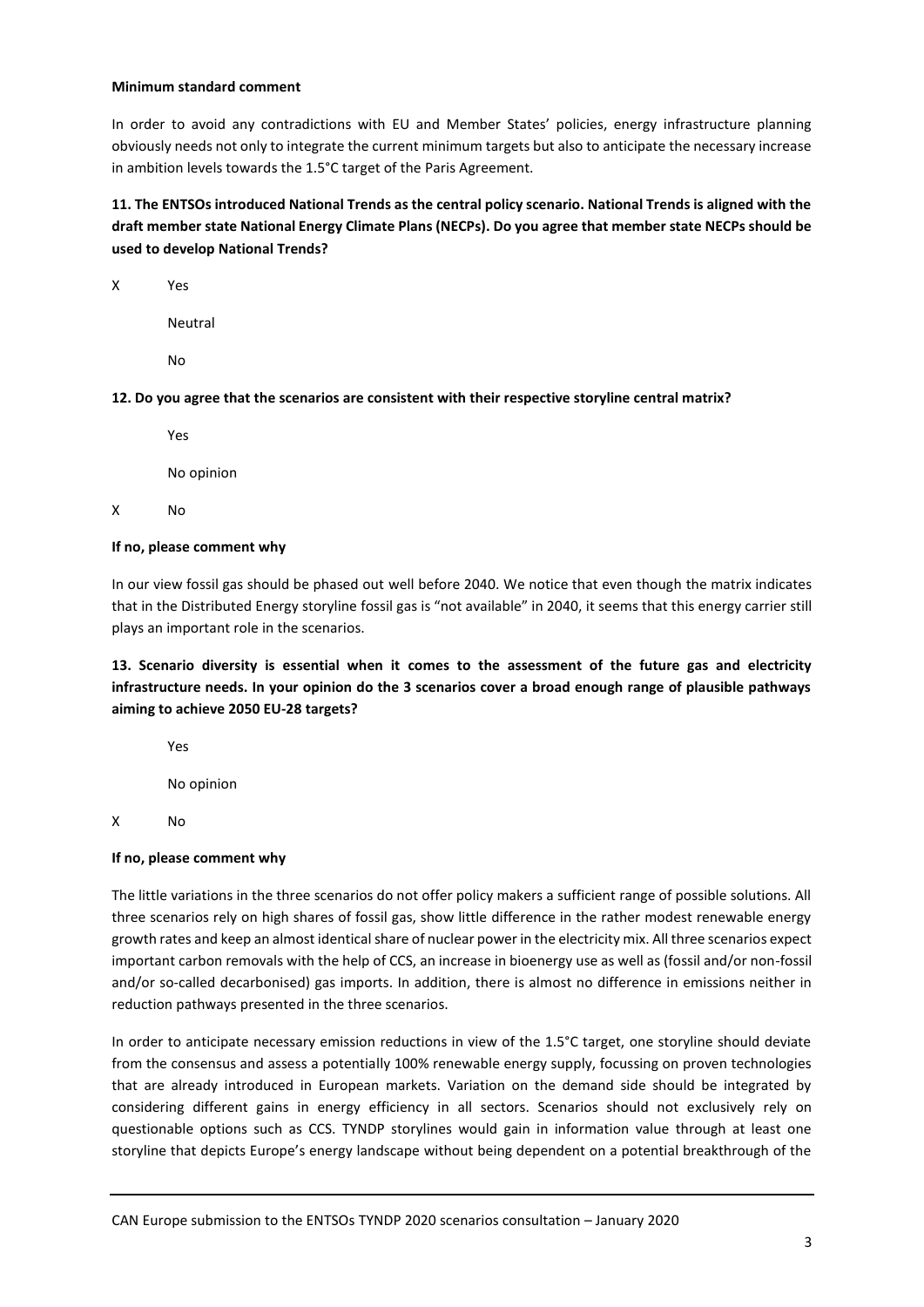abovementioned set of technologies. The recent IPCC Special Report on Global Warming of 1.5°C provides illustrative pathways which indicate very different pathways for policy makers to achieve the same objective. This could serve as an example for the variation of storylines in the TYNDP.

**14. The COP21 Paris Agreement and IPCC Special Report 1.5°C provides evidence on the need for a carbon budget in the global effort to tackle the climate change. This is the first time ENTSOs have developed a carbon budget approach for the Distributed Energy and Global Ambition scenarios. Do you agree that using a carbon budget approach to scenarios is appropriate?**

X Yes

No opinion

No

## **Comment**

CAN Europe generally welcomes that the ENTSOs integrated a carbon budget into the TYNDP modelling, following a highly appreciated exchange on methodological aspects of such an approach. We however expect that respecting the 1.5°C target is not guaranteed in the TYNDP 2020 scenarios.

- 1. As all the three TYNDP 2020 scenarios still entail a relatively high share of fossil fuels until 2040/2050, cumulative emissions reach 62.6 to 63.5 Gt CO<sub>2</sub> in 2050. This leaves an important gap compared to the 48.5 Gt CO<sup>2</sup> carbon budget. Huge parts of the needed emission reductions potentially would come too late between 2050 and 2100. Because of limited domestic action, Europe would need to secure imports of renewable or decarbonised energy carriers and/or international offsets as the helping hand.
- 2. Expectations on up to 17.4 Gt CO2 of removals from LULUCF, CCS, BECCS and DAC after 2050 are built on sand. CCS, BECCS and DAC are not yet available at market scale – if ever. Important concerns about their environmental harm are not solved.
- 3. We finally have to raise doubts with regards to the generously high carbon budget as such. CAN Europe advocates for an equity approach instead of a per capita calculation of the EU's carbon budget. The per capita approach ignores the EU's historic responsibility for global emissions. It suggests EU citizens are on par with citizens of the Global South when it comes to burden sharing in emission reductions.

# **15. The Distributed Energy and Global Ambition scenarios aim at achieving a carbon-neutral EU-28 economy by 2050. Do you think the scenarios are helpful in identifying / assessing those challenges?**

Yes

No opinion

X No

## **If no, please comment why**

While we acknowledge the robustness and transparency of the ENTSOs' top-down storylines, they imply the prolonged use of fossil fuels, important carbon removals beyond 2050 and the further uptake of so-called decarbonised gases. Transport, aviation, high temperature demand and "hybrid heating" are key drivers of demand for gaseous energy carriers. For reasons of comparability, a higher direct use of renewable electricity in combination with progress in energy efficiency also should be assessed. Such a pathway might bring about comparable emission reductions with less technological and economic uncertainties.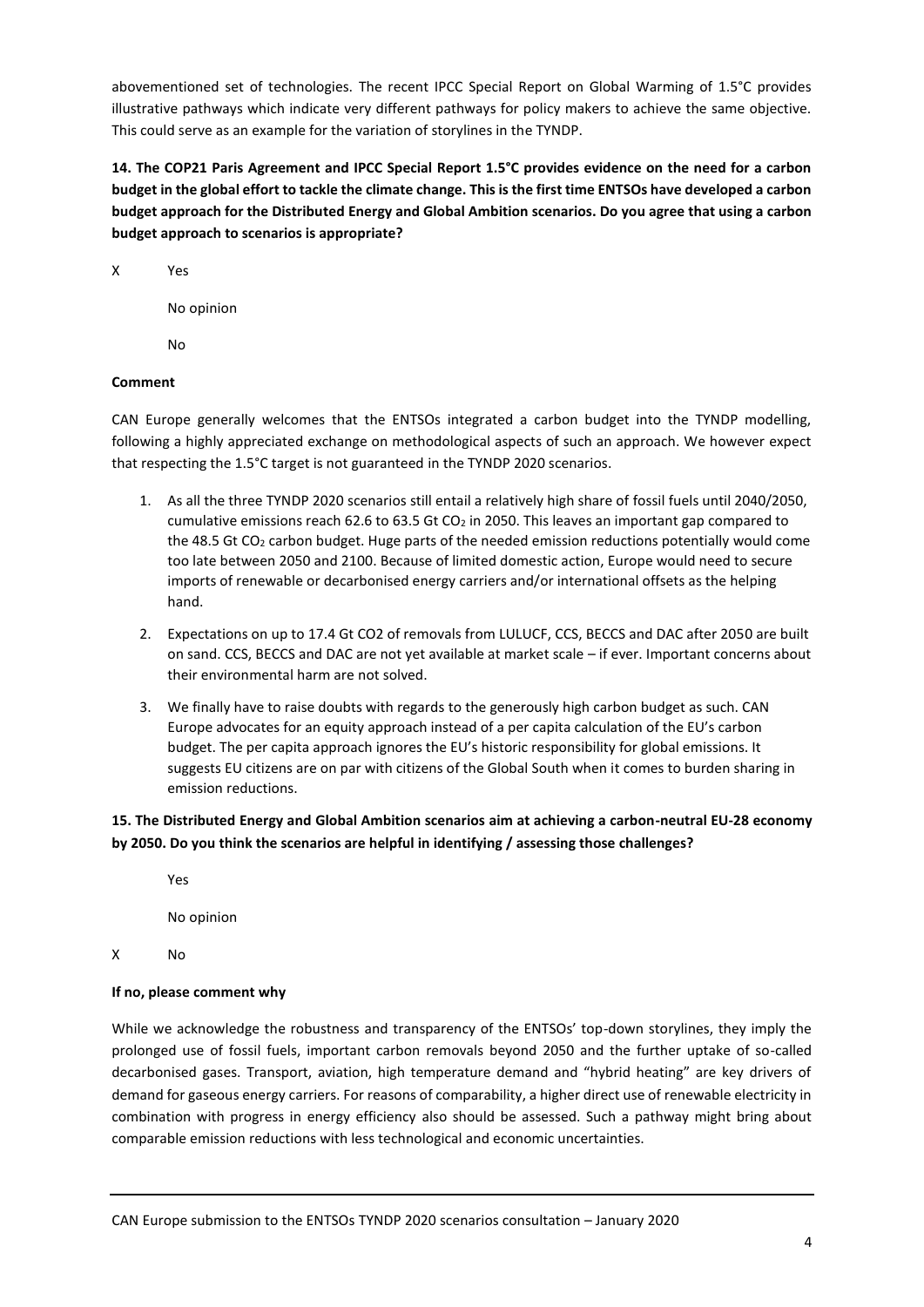Besides questions on the economic viability and technological feasibility of certain pathways, the continued use of fossil gas infrastructure would be linked with continued methane leakage along its life cycle.

## **What do you believe is the 1st biggest challenge? (50 Characters)**

Achieving sufficient emissions reductions before 2050 through higher ambition in energy efficiency and domestic renewables.

# **What do you believe is the 2nd biggest challenge? (50 Characters)**

Decarbonising energy-intensive industries and transport with available and most cost-efficient technologies.

# **What do you believe is the 3rd biggest challenge? (50 Characters)**

Mobilising the broad range of flexibility options, e.g. demand response and prosumers, to interact in a beneficial way with energy infrastructure.

**16. The ENTSOs scenarios have for the first time used a total energy balance tool to build the scenarios. The energy balance method allows a holistic overview of the future EU-28 energy pathways in a comprehensive and consistent manner. The total energy model provides an opportunity to capture the impact of sector coupling between the gas and electricity sectors. Do you agree that the ENTSOs' approach to sector coupling is sufficiently captured?**

Yes

No opinion

X No

## **If no, please make suggestions on improvements that could be addressed in the next process.**

CAN Europe supports the total energy balance tool in scenario building. We however fear that the benefits of sector integration are not fully explored yet. We ask to explore alternatives to the current approach of gas-fired power plants being presented as the (only?) automatic answer to balance variable generation of solar PV and wind turbines.

For the next TYNDP process we suggest to improve the cross-sectoral optimisation of infrastructure. This should provide an integrated assessment not only of existing infrastructure (electricity, gas, heat networks) but also of services such as demand response schemes and different storage technologies for electricity, gases and heat. The TYNDP modelling also should explore more in depth how transmission grids could be eased by better matching renewable supply and demand on the distribution grid level. In addition, we would welcome an analysis of higher electrification shares in the heating and cooling sector, in particular through modelling higher shares of electric heat pumps.

We see an important inconsistency with the sector coupling approach in the way how electrolysers are integrated in the TYNDP scenarios. The assumption that additional renewable capacities will not be grid connected prevents additional grid strain caused by load of new electrolysers. During times of excess electricity, these electrolysers then would not be able to ease grids by absorbing the oversupply. The benefits of this sector coupling technology for grid stability would be lost. Furthermore, economics might undermine it. If any renewable energy installation operates exclusively for supplying an electrolyser, the latter one might not achieve the necessary full load hours for producing economically viable hydrogen. The price of hydrogen would have to reach a level that fully refinances the renewable energy installation which would not have any other income. Finally, the geographical distance between the hydrogen production and the hydrogen demand raises questions with regard to additional infrastructure costs.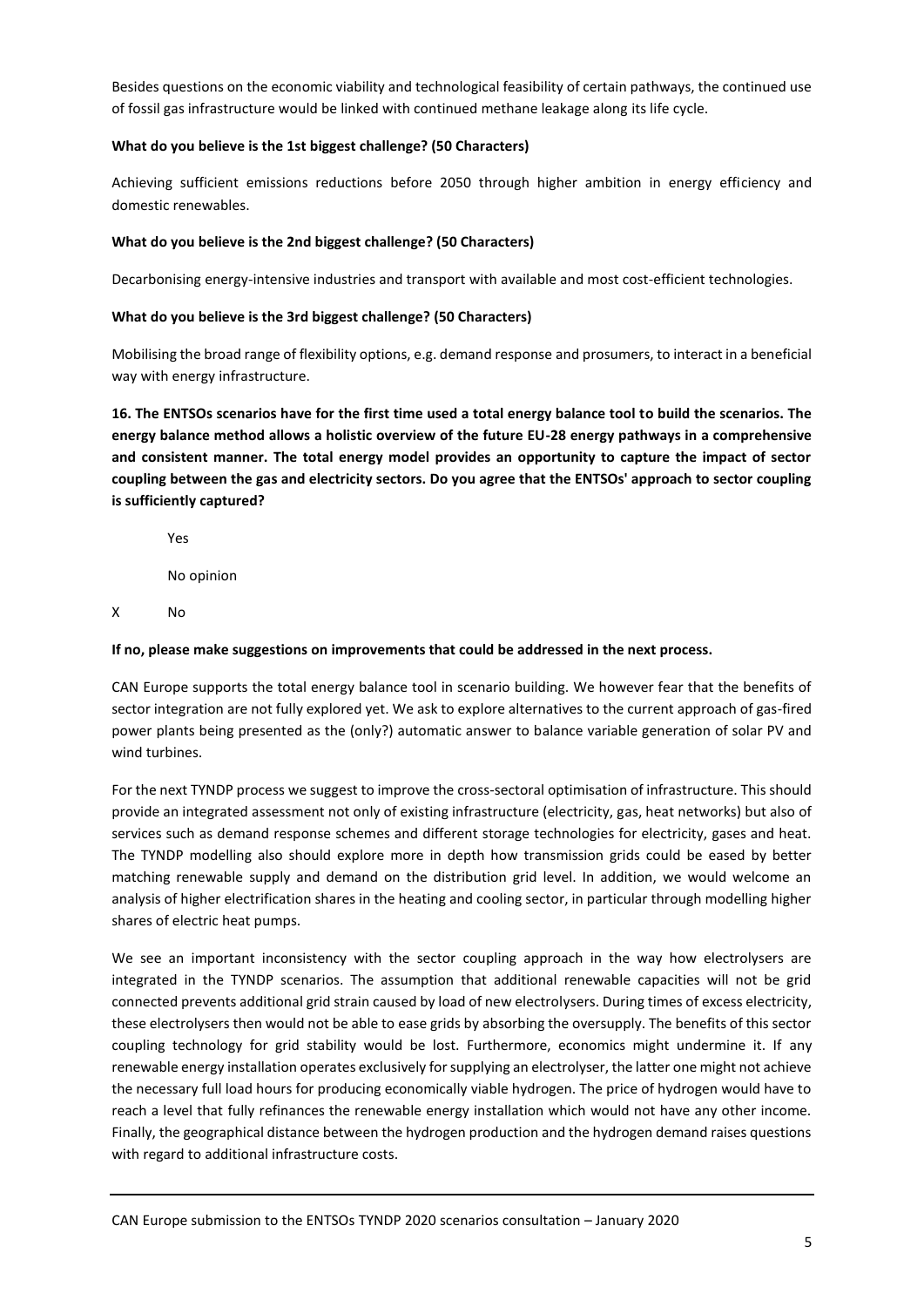**17. The ENTSOs scenarios use external data on LULUCF (Land Use, Land Use Change and Forestry) to provide input to the scenarios on carbon sinks. The scenarios also consider the development of "game-changer" net negative emission technologies, such as, Bioenergy Carbon Capture and Storage (BECCS). Do you agree that including external LULUCF and net-negative emission technologies within the scenario is appropriate?**

X Yes

No opinion

No

### **If unsatisfied, please comment**

As CAN Europe we believe that increasing the carbon removal capacity of nature through ecosystem restoration, while preserving biodiversity, can play an important role in achieving net zero emissions. Regarding our position on CCS, please see the comment on question no. 18.

**18. To reach carbon neutrality by 2050, ENTSOs scenarios consider the deployment of Carbon Capture and Sequestration (CCS) for pre- and post-combustive processes. Do you consider CCS is an appropriate technology within the scenarios?**

Yes

No opinion

X No

#### **If no, please comment why**

The technological and economic viability of CCS technologies remains highly questionable. CCS as such does not ensure net negative emissions but tries to remove carbon for a certain period in time. Betting on CCS to respect a carbon budget is postponing necessary action for implementing net emission cuts in time. Responsibility for urgent emission reductions should not be shifted to future generations. Against this backdrop, CAN Europe asks to develop at least one scenario that allows to reach the 1.5°C target without relying on CCS. If CCS will be introduced, this is more likely in pre-combustive processes. Post-combustive CCS for gas-fired power plants currently does not appear to be very realistic.

**19. The Distributed Energy and Global Ambition scenarios consider different technology pathways to decarbonisation. The Distributed Energy is a scenario where renewable technology is deployed in a decentralised way. The Global Ambition scenario assumes a more globalised and centralised approach to development of renewables. One impact is the potential for more energy imports from outside of the EU. Do you agreed with how renewable energy deployment is applied and?**

[The question in the online survey obviously is not complete.]

Yes No opinion X No

#### **If no, please comment why**

The TYNDP 2020 Distributed Energy scenario assumes up to 35% share of biomass, equalling ca. 4,000 TWh of primary energy. Such an increase in bioenergy use does not appear to be realistic, given high costs, partially